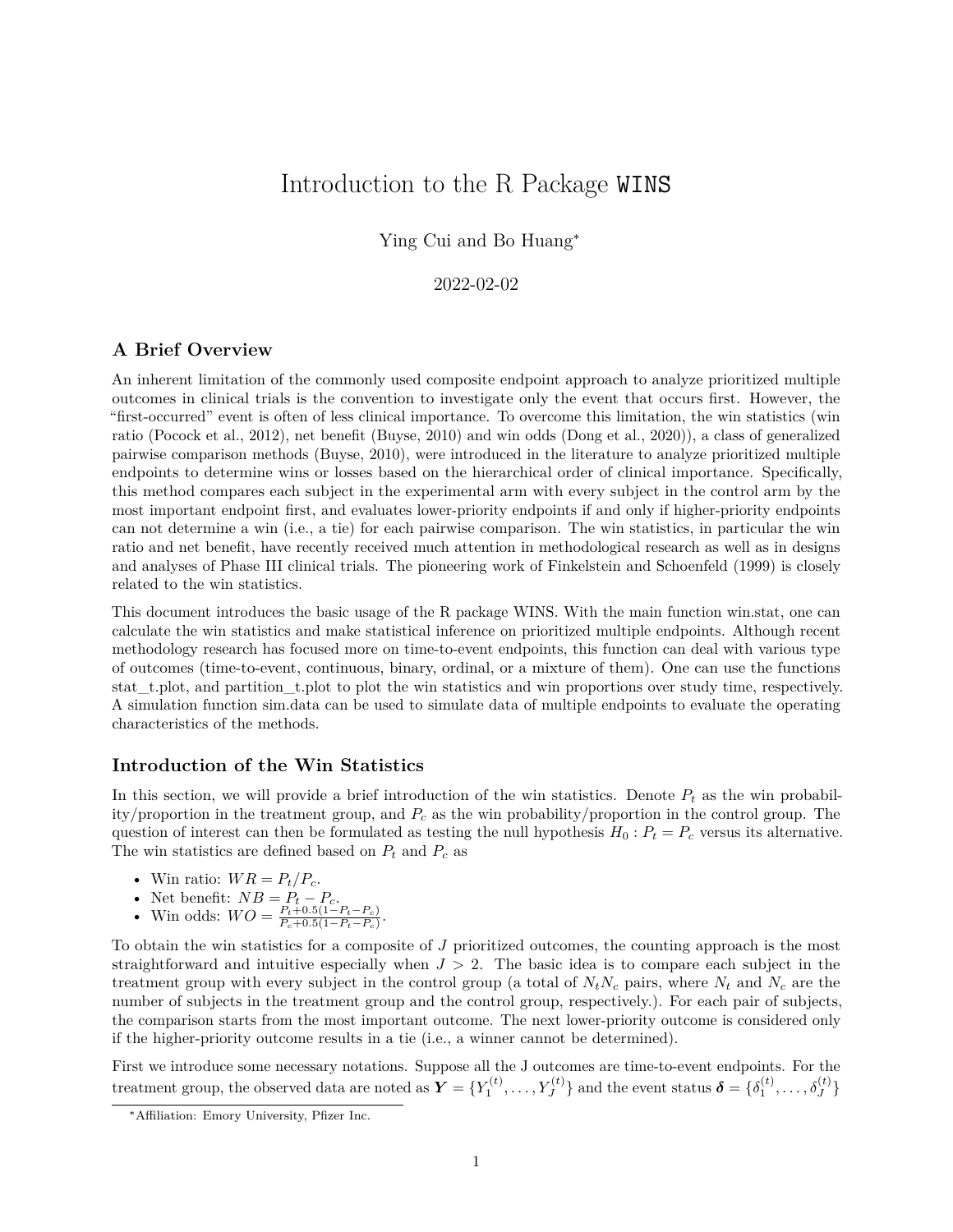with  $\delta_j^{(t)} = 1$  as the event and  $\delta_j^{(t)} = 0$  as censoring. Continuous/binary endpoints can be viewed as a special case of the time-to-event outcome with  $\delta_j^{(t)} = 1$  for all the subjects. The notations are the same for the control group except that the superscript is (*c*) .

Consider a randomized clinical trial with  $N_t$  and  $N_c$  subjects in the treatment group and the control group, respectively. We use  $i = 1, \ldots, N_t$  for subjects in the treatment group and  $l = 1, \ldots, N_c$  for subjects in the Control group. Using the counting approach, we define the kernel functions *K* and *L* as follows:  $K_{il} = 1$  if subject *i* in the treatment group wins over subject *l* in the control group, otherwise  $K_{il} = 0$ ; and  $L_{il} = 1$  if subject *l* wins over subject *i*, otherwise  $L_{il} = 0$ . Following the counting approach, we then define the win proportion  $P_t$  and  $P_c$  as

$$
P_t = \frac{\sum_{i=1}^{N_t} \sum_{l=1}^{N_c} K_{il}}{N_t N_c}
$$
 and 
$$
P_c = \frac{\sum_{i=1}^{N_t} \sum_{l=1}^{N_c} L_{il}}{N_t N_c},
$$

where  $K_{il}$  and  $L_{il}$  are the kernel functions as defined above.

Since the pioneering work by Pocock et.al (2012), the win statistics have received much attention in methodological research. Methods have been developed to correct for bias in the presence of censoring and to extend the use to stratified analysis. For example, Dong et.al (2018) considered a clinical trial with patients randomized into two groups with *M* strata and proposed the stratified win ratio in a similar way as the Mantel-Haenszel stratified odds ratio. To estimate the win proportions and win statistics in the presence of independent or dependent censoring, Dong et.al (2020, 2021) introduced the inverse-probabilityof-censoring weighting (IPCW) adjusted method and CovIPCW-adjusted method using baseline covariates and/or time-dependent covariates that can predict the dependent censoring.

In Pocock et.al (2012), the confidence interval was constructed based on bootstrap resampling, and the hypothesis testing was based on the non-parametric method. To provide a more efficient inference procedure, Luo et al. (2015) developed a close-form variance estimator for the win ratio and the win difference only for cases with two time-to-event endpoints. Later on, Dong et al. (2016) and Bebu and Lachin (2016) developed a more generalized close-form variance estimator for the win statistics which has the flexibility to allow for any number of endpoints.

In the next sections, we will provide some simulated examples to illustrate the use of our R package WINS to analyze prioritized multiple outcomes.

### **Estimate Win Statistics using win.stat**

In this section, we show how the main function win.stat works. We first provide three examples with three build-in simulated datasets in this R package. The number of endpoints in all these three example datasets are 3. Priority order of multiple endpoints can be specified in the option priority. For example, suppose we input endpoint 1, 2 and 3 as  $Y_1, Y_2$  and  $Y_3$ , respectively. priority=c(2,1,3) specifies that  $Y_2$  is the most important and Y\_3 is the least important.

#### **An example with three binary endpoints**

We consider the values 1 vs 0 as the default setting for binary variables since oftentimes the value 1 represents response to the drug, and the default win strategy is that the value 1 wins over the value 0.

The example dataset data\_binary contains 3 binary outcomes.

head(data\_binary) *#> id arm Y\_1 Y\_2 Y\_3 #> 1 1 A 0 0 0 #> 2 2 A 0 0 1 #> 3 3 A 1 1 0 #> 4 4 A 1 1 0 #> 5 5 A 1 1 1 #> 6 6 A 0 0 0*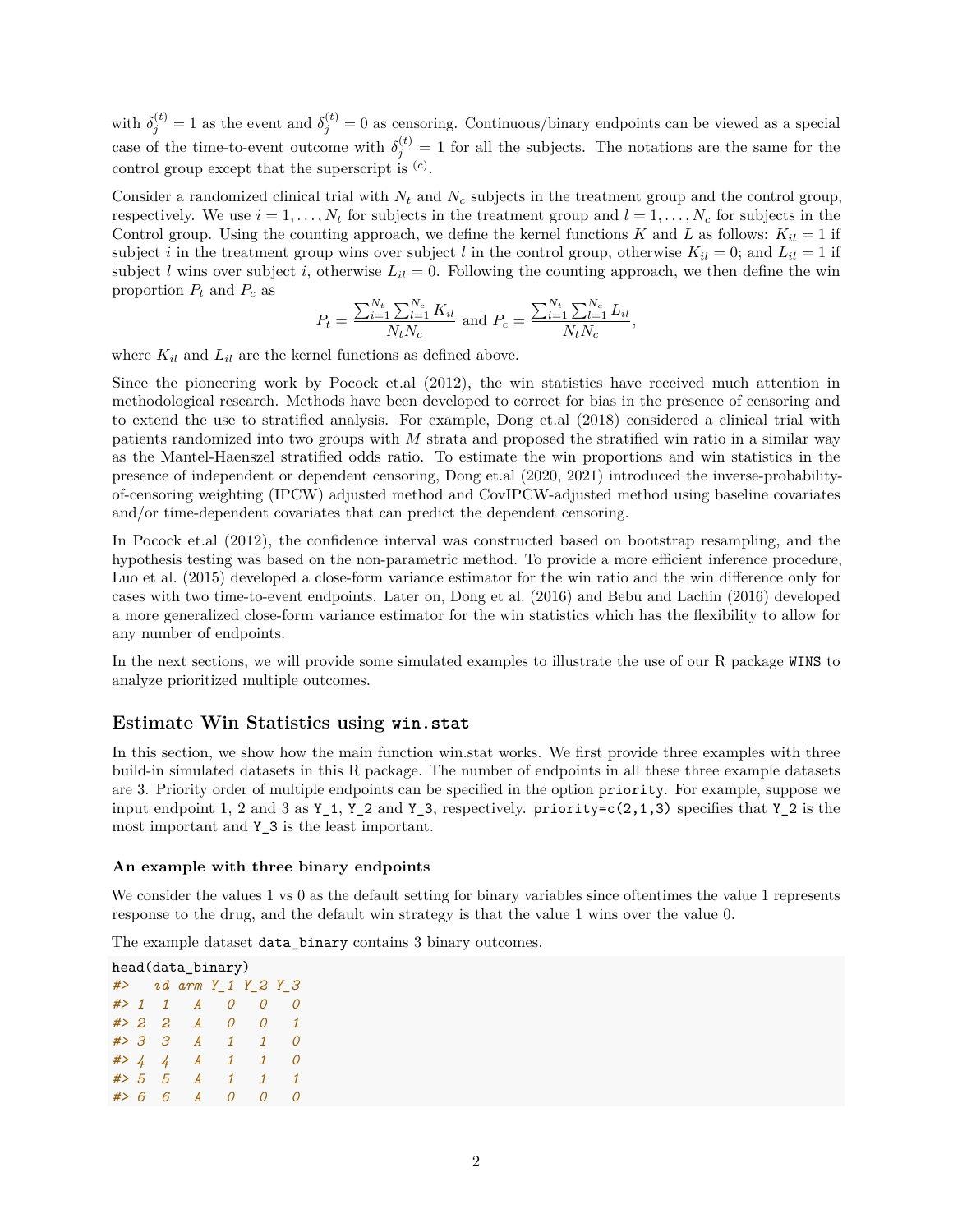```
res_binary \le win.stat(data = data_binary, ep_type = "binary", priority = c(1:3),
                      weight = "unstratified", arm.name = c("A", "B"), alpha=0.05,
                      digit = 3, pvalue = "two-sided")
#> The outcome type for all the endpoints: binary
#> This analysis is unstratified.
#>
#> Win Ratio : 2.299
#>
#> two-sided p-value is: < 0.001
#> Lower limit of 95 % CI of the win ratio: 1.511
#> Upper limit of 95 % CI of the win ratio: 3.497
#>
#>
#> Net Benefit : 0.278
#>
#> two-sided p-value is: < 0.001
#> Lower limit of 95 % CI of the net benefit: 0.130
#> Upper limit of 95 % CI of the net benefit: 0.426
#>
#>
#> Win Odds : 1.769
#>
#> two-sided p-value is: < 0.001
#> Lower limit of 95 % CI of the win odds: 1.316
#> Upper limit of 95 % CI of the win odds: 2.379
#>
```
#### **An example with three continuous endpoints**

The default win strategy for continuous outcomes is "the larger value wins".

```
head(data_continuous)
#> id arm Y_1 Y_2 Y_3
#> 1 1 A 0.4621177 0.2069386 -0.52627613
#> 2 2 A 0.3258938 0.2595162 -0.11247766
#> 3 3 A 2.4887816 0.5406375 -0.34632514
#> 4 4 A 3.9419121 0.4956837 -0.44683113
#> 5 5 A 2.3304126 0.5481473 -0.02682927
#> 6 6 A 0.3168587 0.1186624 -1.85656323
res_continuous \leq win.stat(data = data_continuous, ep_type = "continuous",
                         arm.name = c("A", "B"), tau = 0, priority = c(1:3),
                         weight = "unstratified", alpha=0.05, digit = 3,
                         pvalue = "two-sided")
#> The outcome type for all the endpoints: continuous
#> This analysis is unstratified.
#>
#> Win Ratio : 1.695
#>
#> two-sided p-value is: < 0.001
#> Lower limit of 95 % CI of the win ratio: 1.241
#> Upper limit of 95 % CI of the win ratio: 2.316
```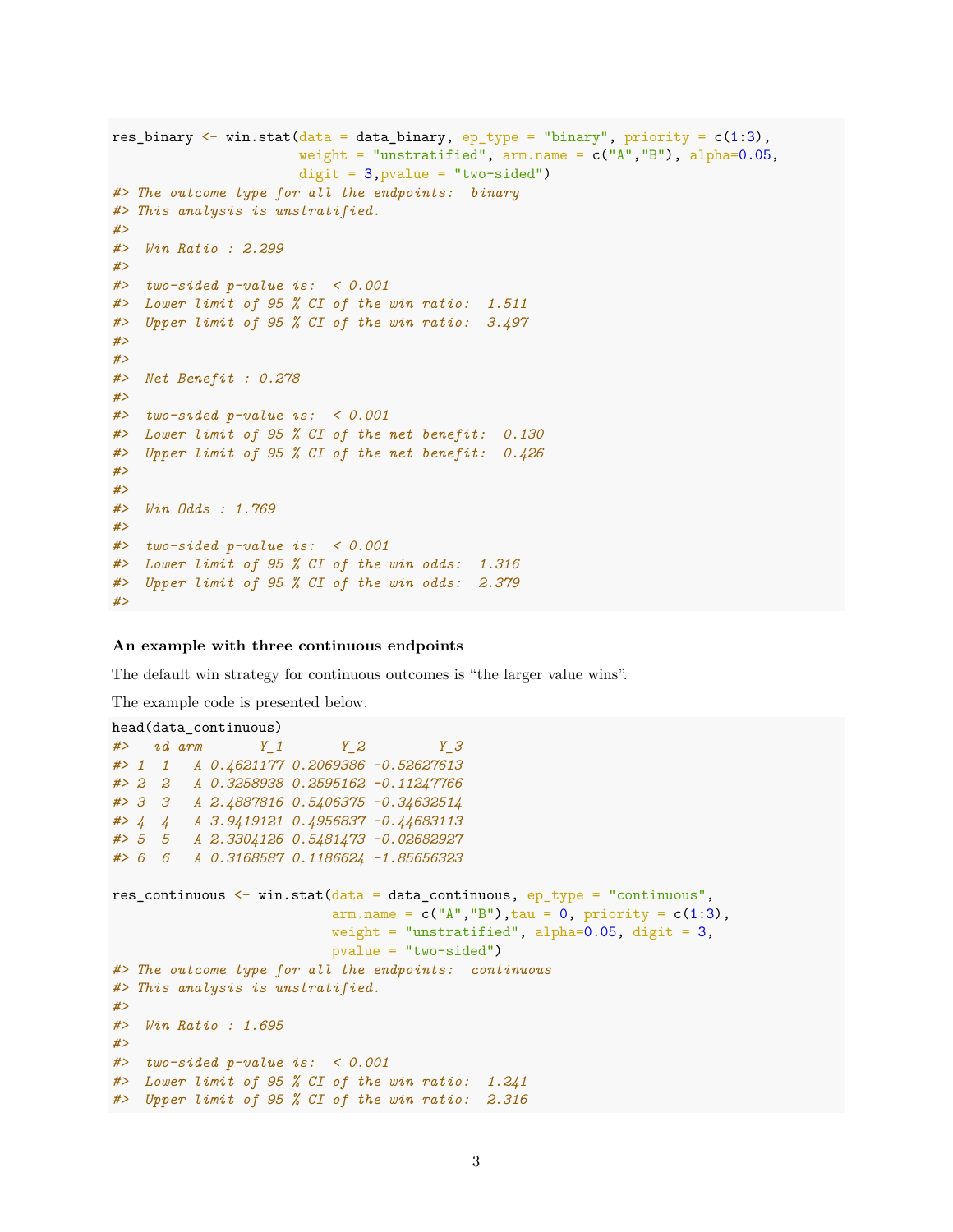```
#>
#>
#> Net Benefit : 0.258
#>
#> two-sided p-value is: 0.001
#> Lower limit of 95 % CI of the net benefit: 0.102
#> Upper limit of 95 % CI of the net benefit: 0.414
#>
#>
#> Win Odds : 1.695
#>
#> two-sided p-value is: < 0.001
#> Lower limit of 95 % CI of the win odds: 1.241
#> Upper limit of 95 % CI of the win odds: 2.316
#>
```
Note that in this example, the  $WR = WO$  because there are no ties for continuous outcomes.

#### **An example with three time-to-event endpoints**

For time-to-event (TTE) outcomes, the adjustment for censoring can be specified in the option censoring\_adjust.

For illustration, we first calculate the win statistics without using the IPCW approach to dealing with the censoring. The example code is presented below.

```
head(data_tte)
#> id arm Delta_1 Delta_2 Delta_3 Y_1 Y_2 Y_3
#> 1 1 A 0 0 0 0.1268054 2.9063267 0.2605294
#> 2 2 A 0 1 1 1.0137019 1.7945845 1.5220050
#> 3 3 A 1 0 0 1.4323415 1.5009229 0.6054241
#> 4 4 A 1 1 0 1.6961593 5.1323268 1.9331923
#> 5 5 A 1 0 1 3.5786849 0.4329275 0.6391820
#> 6 6 A 1 1 0 0.5615477 8.2259638 0.5401791
### Without using the IPCW approach to dealing with the censoring
res_tte <- win.stat(data = data_tte, ep_type = "tte", arm.name = c("A'', "B''),
                 tau = 0.1, priority = c(1:3), alpha = 0.05, digit = 3,
                 weight = "unstratified", censoring_adjust = "No",
                 pvalue = "two-sided")
#> The outcome type for all the endpoints: tte
#> This analysis is unstratified.
#>
#> Win Ratio : 1.902
#>
#> two-sided p-value is: < 0.001
#> Lower limit of 95 % CI of the win ratio: 1.498
#> Upper limit of 95 % CI of the win ratio: 2.414
#>
#>
#> Net Benefit : 0.279
#>
#> two-sided p-value is: < 0.001
#> Lower limit of 95 % CI of the net benefit: 0.172
#> Upper limit of 95 % CI of the net benefit: 0.386
```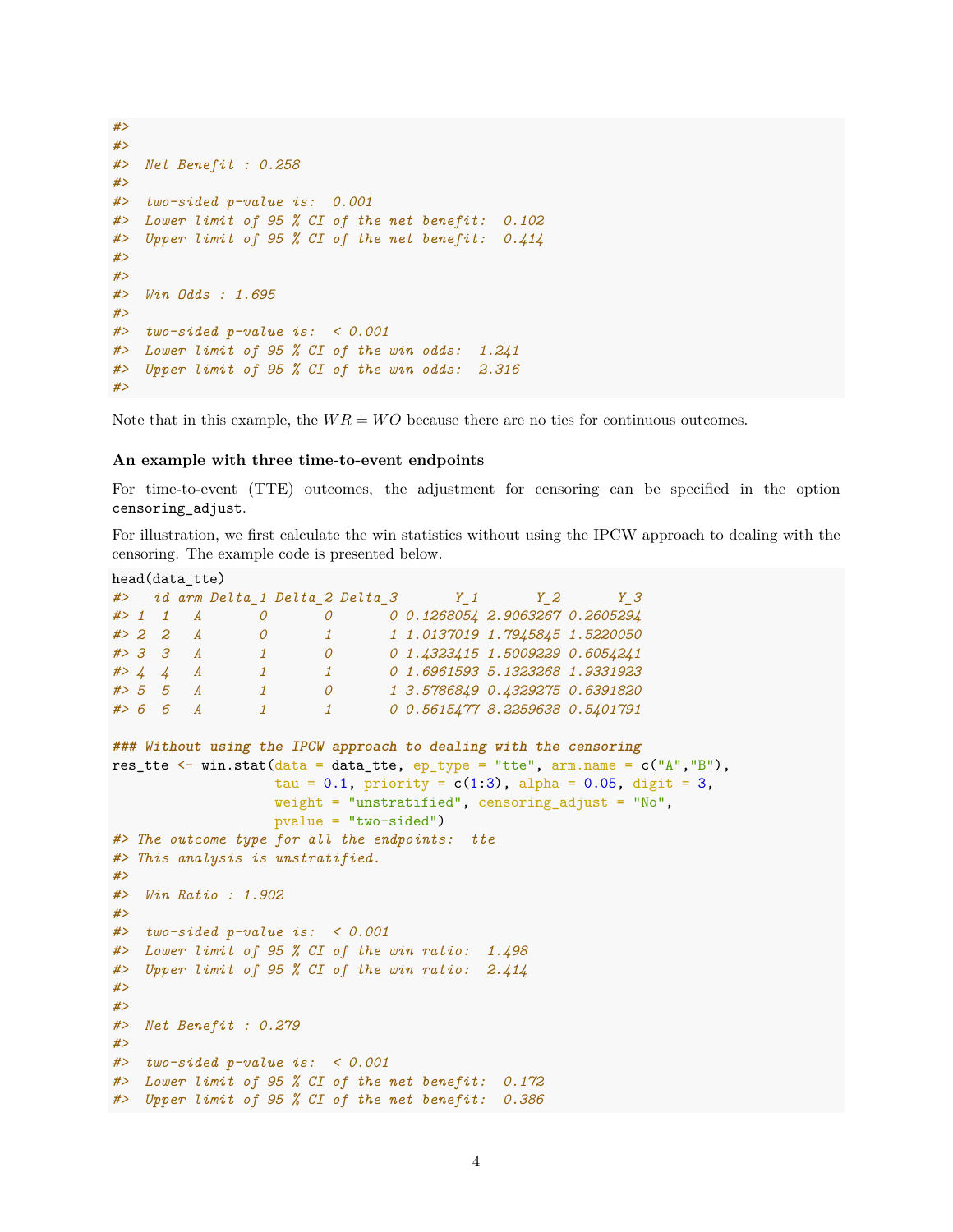```
#>
#>
#> Win Odds : 1.775
#>
#> two-sided p-value is: < 0.001
#> Lower limit of 95 % CI of the win odds: 1.432
#> Upper limit of 95 % CI of the win odds: 2.198
#>
```
When censoring is assumed to be independent of the outcomes, we provide the option censoring\_adjust = "IPCW" to calculate IPCW-adjusted win statistics (Dong et al., 2020). The example code is presented below.

```
### IPCW adjustment for independent censoring
res_tte_ipcw <- win.stat(data = data_tte, ep_type = "tte", arm.name = c("A", "B"),
                         tau = 0.1, priority = c(1:3), alpha = 0.05, digit = 3,
                        weight = "unstratified", censoring_adjust = "IPCW",
                        pvalue = "two-sided")
#> The outcome type for all the endpoints: tte
#> This analysis is unstratified.
#>
#> Win Ratio : 1.874
#>
#> two-sided p-value is: < 0.001
#> Lower limit of 95 % CI of the win ratio: 1.491
#> Upper limit of 95 % CI of the win ratio: 2.356
#>
#>
#> Net Benefit : 0.304
#>
#> two-sided p-value is: < 0.001
#> Lower limit of 95 % CI of the net benefit: 0.190
#> Upper limit of 95 % CI of the net benefit: 0.419
#>
#>
#> Win Odds : 1.874
#>
#> two-sided p-value is: < 0.001
#> Lower limit of 95 % CI of the win odds: 1.491
#> Upper limit of 95 % CI of the win odds: 2.356
#>
```
When censoring is suspected to be dependent on baseline or time dependent covariates which correlate with the outcomes, we provide the option censoring\_adjust = "CovIPCW" to calculate CovIPCW-adjusted win statistics (Dong et al., 2021). The example code is presented below.

head $(Z$ <sub>t</sub> $trt)$ *#> id time Z1 Z2 #> 1 1 0.0 0.9257546 0.74457231 #> 2 2 0.0 0.1970530 0.56999281 #> 3 2 0.2 0.7914286 0.65883216 #> 4 2 0.4 0.2435229 0.01919255 #> 5 2 0.6 0.3393664 0.69654040 #> 6 2 0.8 0.1932459 0.98218826* **### CovIPCW adjustment for dependent censoring**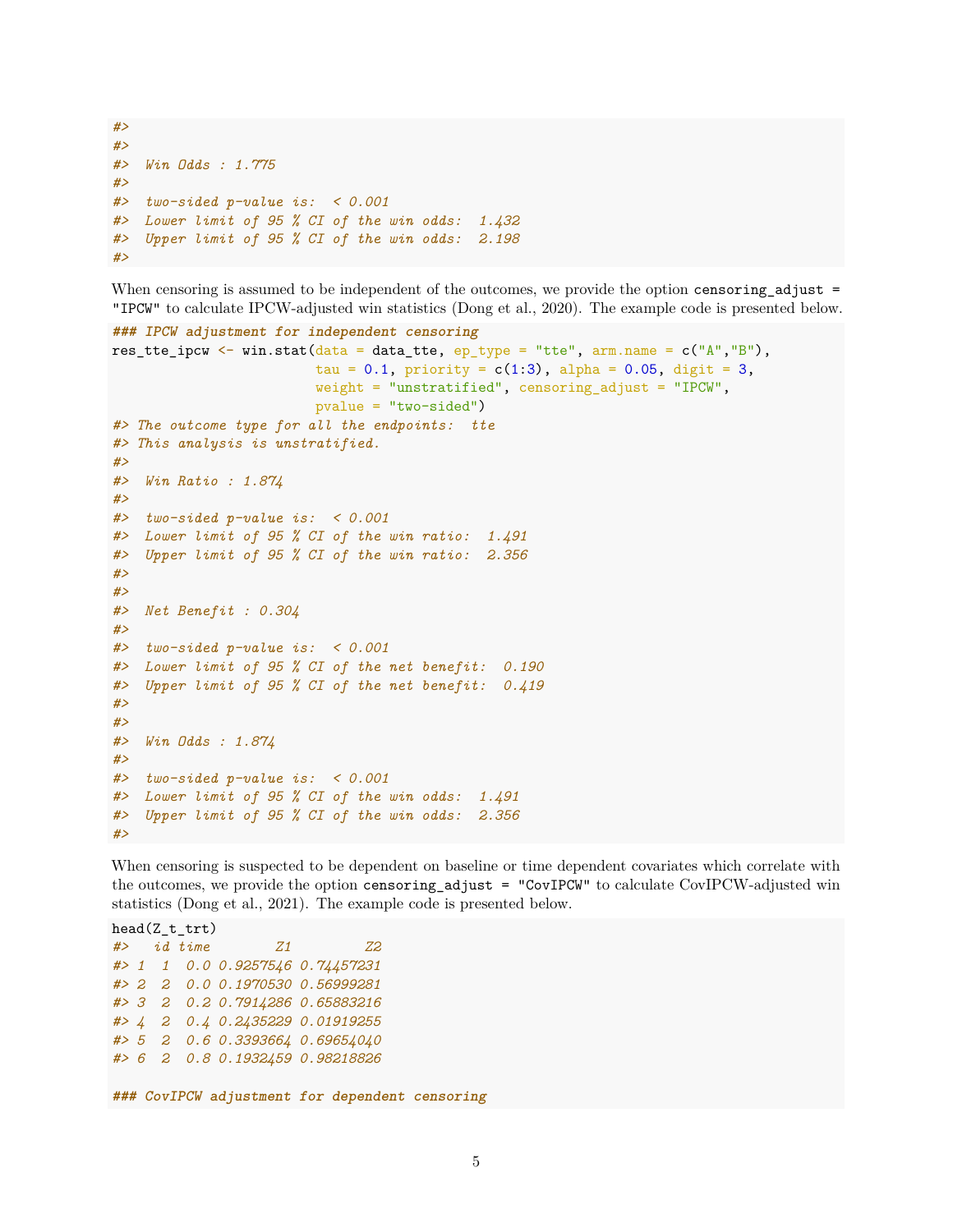```
res_tte_covipcw <- win.stat(data = data_tte, ep_type = "tte", tau = 0.1,
                           arm.name = c("A", "B"), weight = "unstratified",
                           Z_t_t trt = Z_t_t trt, Z_t con = Z_t con,
                           priority = c(1:3), alpha = 0.05, digit = 3,
                           censoring_adjust = "CovIPCW", pvalue = "two-sided")
#> The outcome type for all the endpoints: tte
#> This analysis is unstratified.
#>
#> Win Ratio : 1.845
#>
#> two-sided p-value is: < 0.001
#> Lower limit of 95 % CI of the win ratio: 1.476
#> Upper limit of 95 % CI of the win ratio: 2.308
#>
#>
#> Net Benefit : 0.297
#>
#> two-sided p-value is: < 0.001
#> Lower limit of 95 % CI of the net benefit: 0.185
#> Upper limit of 95 % CI of the net benefit: 0.409
#>
#>
#> Win Odds : 1.845
#>
#> two-sided p-value is: < 0.001
#> Lower limit of 95 % CI of the win odds: 1.476
#> Upper limit of 95 % CI of the win odds: 2.308
#>
```
In the last two examples, there is  $WR = WO$  because we adjusted the win proportions so that the tie proportion is not negative (i.e. equal to zero after adjustment) after IPCW adjustment.

These three examples presented above show the basic usage of the R function win.stat with various types of endpoints. In the next example, we provide a more complex data example.

#### **An example with a mixture of endpoint types: two continuous and one TTE**

This example is for a simulated dataset with three endpoints as a mixture of two continuous endpoints and one TTE endpoint.

```
head(data_mix)
#> id arm Delta_1 Y_1 Y_2 Y_3
#> 1 1 A 0 0.7252257 0.5557491 0.3580795
#> 2 2 A 1 0.4242003 0.1810918 -1.4360364
#> 3 3 A 1 0.6900970 0.2399882 -1.8876155
#> 4 4 A 0 2.8391707 0.7336988 0.7722108
#> 5 5 A 0 0.6134876 0.3533288 -0.2674180
#> 6 6 A 1 0.4434930 0.2379743 -1.2457559
res_mix <- win.stat(data = data_mix, ep_type = c("tte","continuous","continuous"),
                 arm.name = c("A", "B"), tau = 0.1, priority = c(1:3),
                 alpha = 0.05, digit = 3, censoring_adjust = "No",
                 weight = "unstratified", pvalue = "two-sided")
#> This analysis is unstratified.
```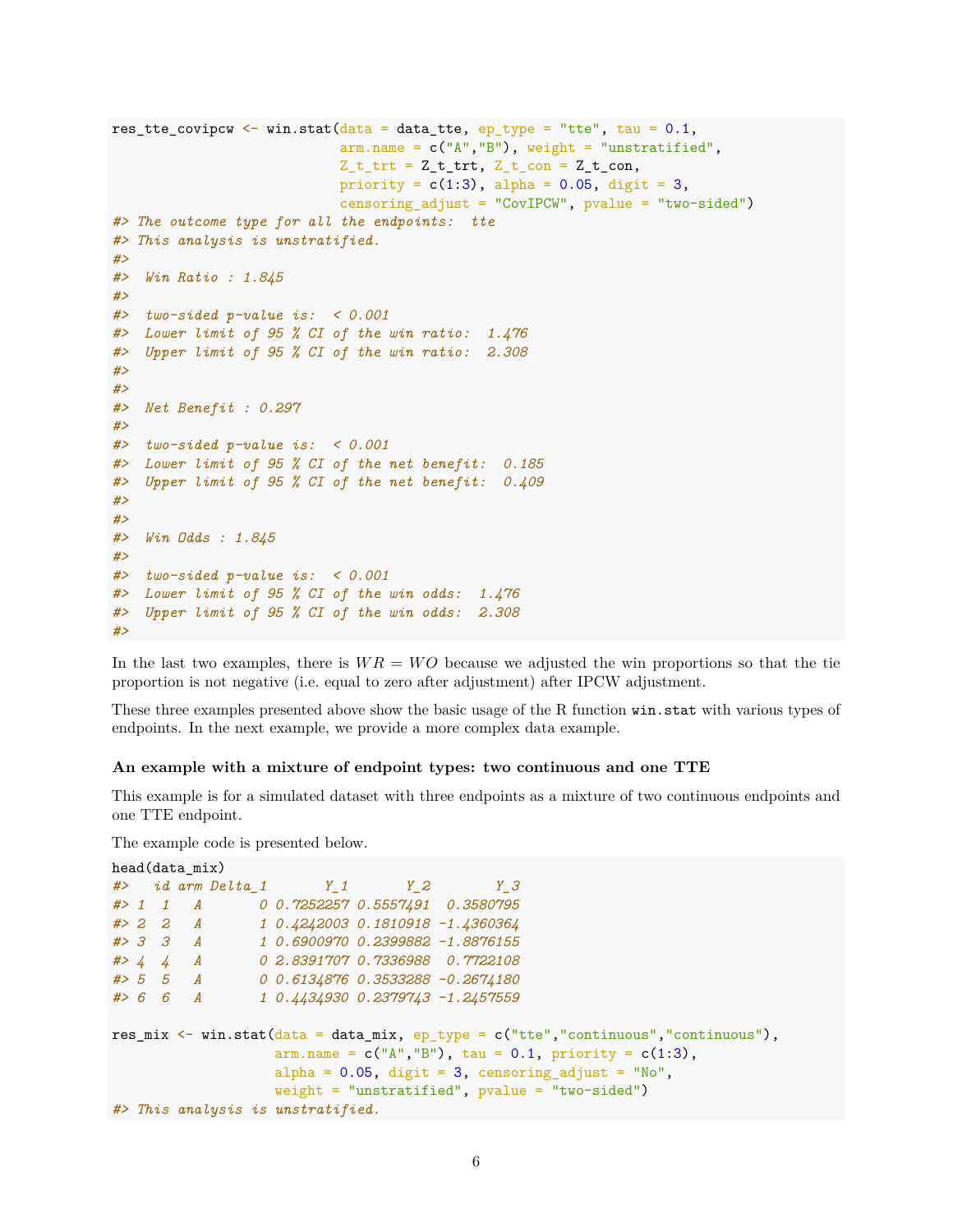```
#>
#> Win Ratio : 1.936
#>
#> two-sided p-value is: < 0.001
#> Lower limit of 95 % CI of the win ratio: 1.517
#> Upper limit of 95 % CI of the win ratio: 2.470
#>
#>
#> Net Benefit : 0.319
#>
#> two-sided p-value is: < 0.001
#> Lower limit of 95 % CI of the net benefit: 0.197
#> Upper limit of 95 % CI of the net benefit: 0.441
#>
#>
#> Win Odds : 1.936
#>
#> two-sided p-value is: < 0.001
#> Lower limit of 95 % CI of the win odds: 1.517
#> Upper limit of 95 % CI of the win odds: 2.470
#>
```
When there is at least one TTE endpoints among all, the option censoring\_adjust to calculate IPCW-adjusted and CovIPCW-adjusted win statistic is available.

```
### IPCW adjustment for independent censoring
res\_mix\_ipcw \leftarrow win.start(data = data\_mix,ep_type = c("tte","continuous","continuous"),
                         arm.name = c("A", "B"), tau = 0.1, priority = c(1:3),
                        alpha = 0.05, digit = 3, censoring_adjust = "IPCW",
                         weight="unstratified", pvalue = "two-sided")
#> This analysis is unstratified.
#>
#> Win Ratio : 1.936
#>
#> two-sided p-value is: < 0.001
#> Lower limit of 95 % CI of the win ratio: 1.517
#> Upper limit of 95 % CI of the win ratio: 2.470
#>
#>
#> Net Benefit : 0.319
#>
#> two-sided p-value is: < 0.001
#> Lower limit of 95 % CI of the net benefit: 0.197
#> Upper limit of 95 % CI of the net benefit: 0.441
#>
#>
#> Win Odds : 1.936
#>
#> two-sided p-value is: < 0.001
#> Lower limit of 95 % CI of the win odds: 1.517
#> Upper limit of 95 % CI of the win odds: 2.470
#>
```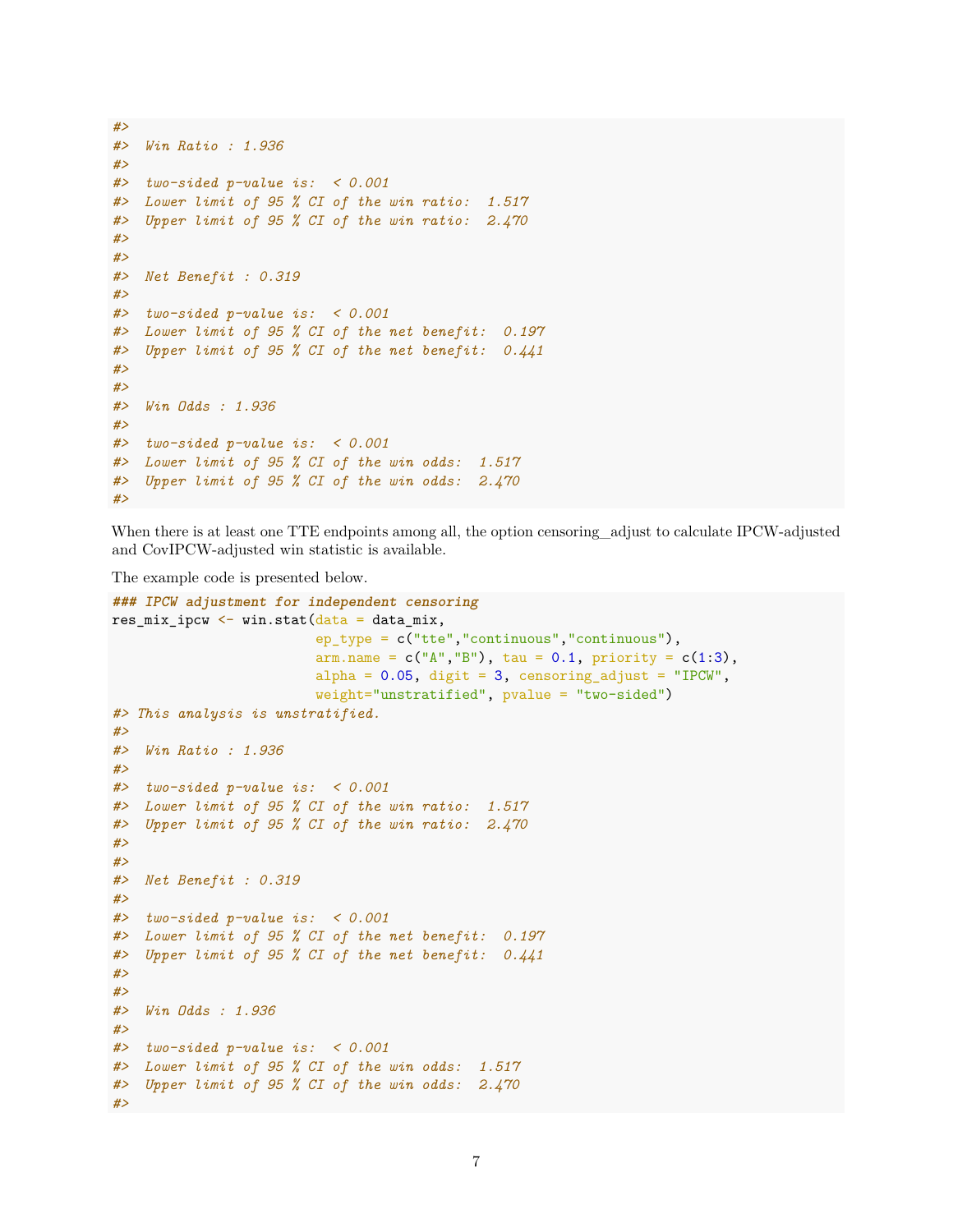#### **An example with a mixture of endpoint types: two continuous and one TTE with three strata**

In this example, besides a mixture of endpoint types, there are three strata in the data. By default, the stratified win statistics proposed in Dong et al. (2018) are calculated.

Let  $N_t^{(m)}$  and  $N_c^{(m)}$  denote the number of subjects in the treatment group and the control group of the *m*th stratum, respectively, and let  $N^{(m)} = N_t^{(m)} + N_c^{(m)}$  denote the total number of subjects in the  $m^{th}$ stratum for  $m = 1, ..., M$ . Within each stratum, define the kernal functions  $K_{il}^{(m)}(\mathbf{Y}_i^{(m)}, \boldsymbol{\delta}_i^{(m)}, \mathbf{Y}_l^{(m)})$  $\delta_l^{(m)}, \delta_l^{(m)}$ *l* ) and  $L_{il}^{(m)}(\boldsymbol{Y}_i^{(m)},\boldsymbol{\delta}_i^{(m)},\boldsymbol{Y}_l^{(m)})$  $\delta_l^{(m)}, \delta_l^{(m)}$  $l_l^{(m)}$ ) in a similar way as the case without stratification. The stratified win ratio is then defined as

$$
WR_{MH} = \frac{\sum_{m=1}^{M} w^{(m)} n_t^{(m)}}{\sum_{m=1}^{M} w^{(m)} n_c^{(m)}},
$$

where  $n_t^{(m)} = \sum_{i=1}^{N_t^{(m)}} \sum_{l=1}^{N_c^{(m)}} K_{il}^{(m)}$ ,  $n_c^{(m)} = \sum_{i=1}^{N_t^{(m)}} \sum_{l=1}^{N_c^{(m)}} L_{il}^{(m)}$ , and  $\{w^{(m)}, m = 1, ..., M\}$  represent the weight assigned to the *M* strata.

Firstly, we provide the option to assign equal weights for all the strata, e.g.,  $w(m) = \frac{1}{M}$ . The example code is presented below.

```
res\_mix\_equal \leftarrow win.start(data = data\_mix\_stratum,
```

```
ep_type = c("tte","continuous","continuous"),
                          arm.name = c("A", "B"), tau = 0.1, priority = c(1:3),
                          alpha = 0.05, digit = 3, censoring_adjust = "No",
                         weight = "equal", pvalue = "one-sided")
#>
#> Win Ratio : 1.951
#>
#> one-sided p-value is: < 0.001
#> Lower limit of 95 % CI of the win ratio: 1.528
#> Upper limit of 95 % CI of the win ratio: 2.491
#>
#>
#> Net Benefit : 0.322
#>
#> one-sided p-value is: < 0.001
#> Lower limit of 95 % CI of the net benefit: 0.200
#> Upper limit of 95 % CI of the net benefit: 0.444
#>
#>
#> Win Odds : 1.951
#>
#> one-sided p-value is: < 0.001
#> Lower limit of 95 % CI of the win odds: 1.528
#> Upper limit of 95 % CI of the win odds: 2.491
#>
```
Then we consider the option to assign the weight for the *m*-th stratum as  $w^{(m)} = 1/N^{(m)}$ . The example code is presented below.

```
head(data_mix_stratum)
#> id arm stratum Delta_1 Y_1 Y_2 Y_3
#> 1 1 A 2 0 0.7252257 0.5557491 0.3580795
#> 2 2 A 3 1 0.4242003 0.1810918 -1.4360364
#> 3 3 A 2 1 0.6900970 0.2399882 -1.8876155
#> 4 4 A 2 0 2.8391707 0.7336988 0.7722108
#> 5 5 A 1 0 0.6134876 0.3533288 -0.2674180
```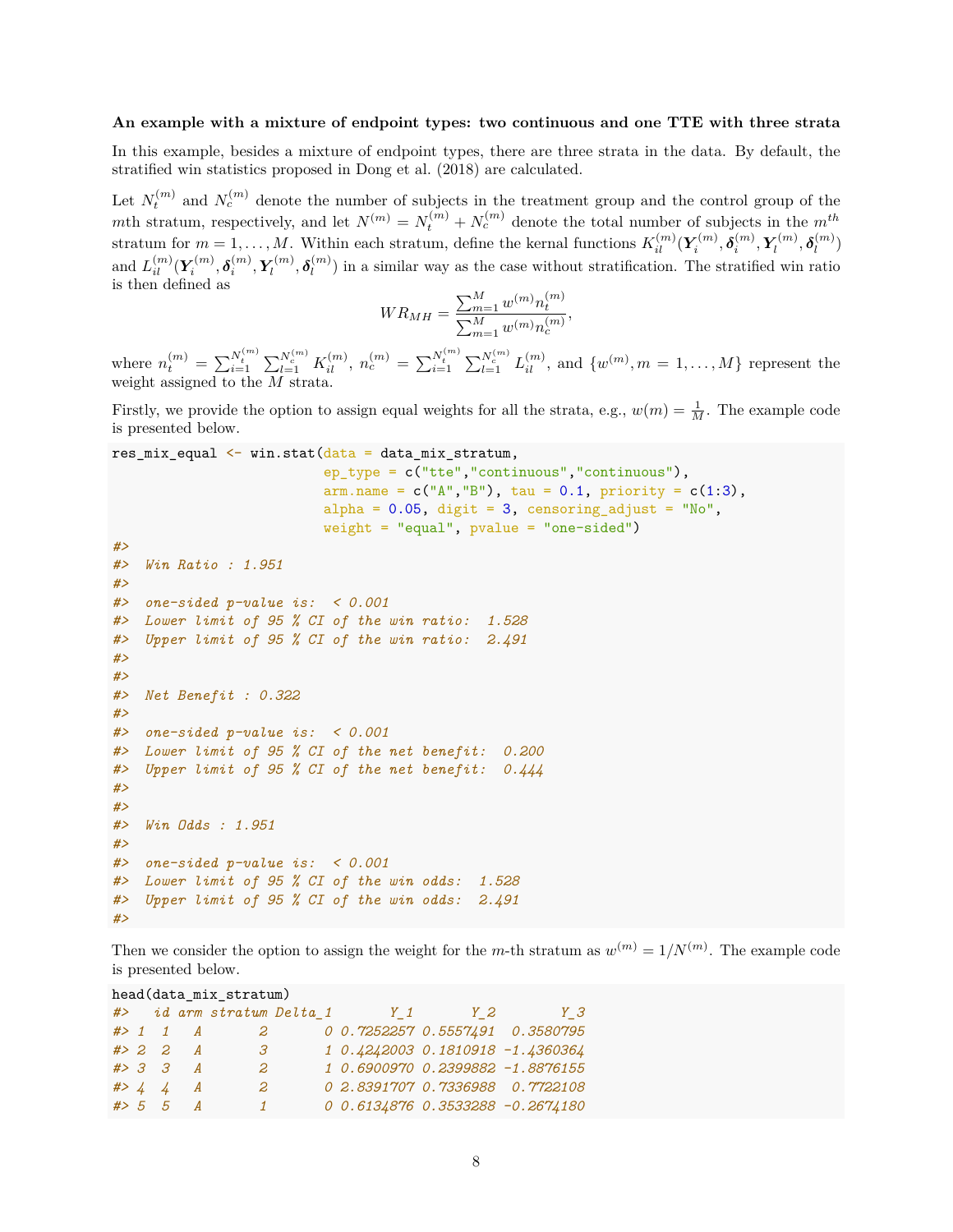```
#> 6 6 A 3 1 0.4434930 0.2379743 -1.2457559
res mix MH \leq win.stat(data = data mix stratum,
                      ep_type = c("tte","continuous","continuous"),
                      arm.name = c("A", "B"), tau = 0.1, priority = c(1:3),
                      alpha = 0.05, digit = 3, censoring_adjust = "No",
                      weight = "MH-type", pvalue = "one-sided")
#>
#> Win Ratio : 1.951
#>
#> one-sided p-value is: < 0.001
#> Lower limit of 95 % CI of the win ratio: 1.526
#> Upper limit of 95 % CI of the win ratio: 2.494
#>
#>
#> Net Benefit : 0.322
#>
#> one-sided p-value is: < 0.001
#> Lower limit of 95 % CI of the net benefit: 0.199
#> Upper limit of 95 % CI of the net benefit: 0.445
#>
#>
#> Win Odds : 1.951
#>
#> one-sided p-value is: < 0.001
#> Lower limit of 95 % CI of the win odds: 1.526
#> Upper limit of 95 % CI of the win odds: 2.494
#>
```
In the above example, the stratified win ratio is proposed in a similar way as the Mantel-Haenszel stratified odds ratio. Specifically, given *M* stratum, the stratum-specific wins are weighted to estimate the stratified win ratio.

We then provide another option to define the stratified win ratio, i.e., the weight is applied directly to the stratum-specific win statistics with the number of subjects. As an example, the stratified win ratio is defined as

$$
WR_{wt,1} = \sum_{m=1}^{M} w_1^{(m)} WR^{(m)} = \sum_{m=1}^{M} \frac{w_1^{(m)} n_t^{(m)}}{n_c^{(m)}}
$$

with  $w_1^{(m)} = \frac{N^{(m)}}{\sum_{\lambda} M}$  $\frac{N^{(m)}}{\sum_{m=1}^{M} N^{(m)}}$ .

```
res mix wt1 \leftarrow win.stat(data = data mix stratum,
                        ep_type = c("tte","continuous","continuous"),
                        arm.name = c("A", "B"), tau = 0.1, priority = c(1:3),
                        alpha = 0.05, digit = 3, censoring_adjust = "No",
                        weight = "wt.stratum1", pvalue = "one-sided")
#>
#> Win Ratio : 1.961
#>
#> one-sided p-value is: < 0.001
#> Lower limit of 95 % CI of the win ratio: 1.731
#> Upper limit of 95 % CI of the win ratio: 2.221
#>
```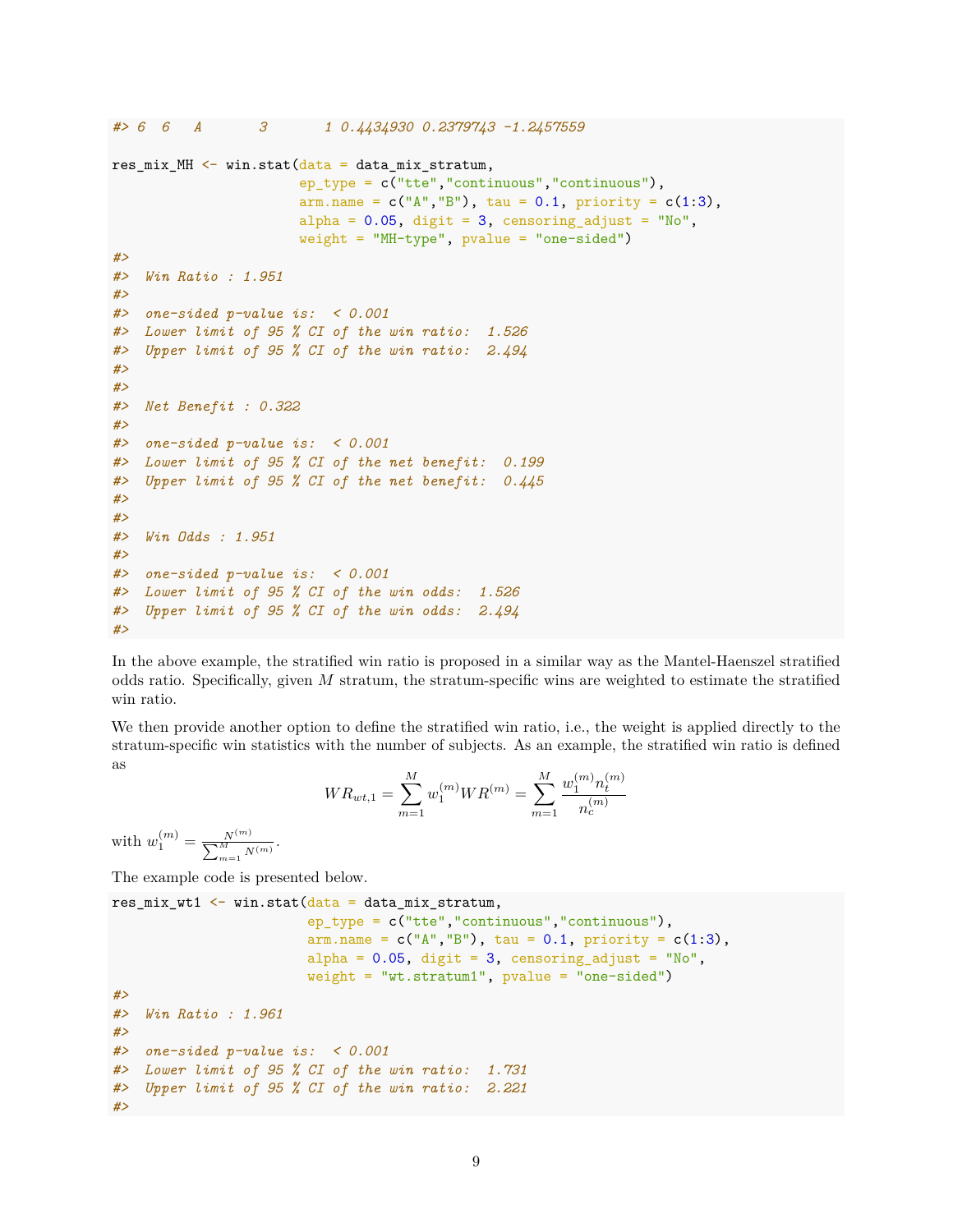```
#>
#> Net Benefit : 0.322
#>
#> one-sided p-value is: < 0.001
#> Lower limit of 95 % CI of the net benefit: 0.200
#> Upper limit of 95 % CI of the net benefit: 0.445
#>
#>
#> Win Odds : 1.961
#>
#> one-sided p-value is: < 0.001
#> Lower limit of 95 % CI of the win odds: 1.731
#> Upper limit of 95 % CI of the win odds: 2.221
#>
```
When there exist at least one TTE endpoints, we further provide a third option to set weight directly to the win statistics in each stratum relative to the number of events, i.e., the stratified win ratio is defined as

$$
WR_{wt,2} = \sum_{m=1}^{M} w_2^{(m)}WR^{(m)} = \sum_{m=1}^{M} \frac{w_2^{(m)}n_t^{(m)}}{n_c^{(m)}}
$$

with  $w_2^{(m)} = \frac{N_{event}^{(m)}}{\sum_{m=1}^{M} N_{event}^{(m)}}$ .

```
res_mix_wt2 \le win.stat(data = data\_mix\_stratum,
                       ep_type = c("tte","continuous","continuous"),
                       arm.name = c("A", "B"), tau = 0.1, priority = c(1:3),
                       alpha = 0.05, digit = 3, censoring_adjust = "No",
                       weight = "wt.stratum2", pvalue = "one-sided")
#>
#> Win Ratio : 1.967
#>
#> one-sided p-value is: < 0.001
#> Lower limit of 95 % CI of the win ratio: 1.736
#> Upper limit of 95 % CI of the win ratio: 2.228
#>
#>
#> Net Benefit : 0.324
#>
#> one-sided p-value is: < 0.001
#> Lower limit of 95 % CI of the net benefit: 0.201
#> Upper limit of 95 % CI of the net benefit: 0.446
#>
#>
#> Win Odds : 1.967
#>
#> one-sided p-value is: < 0.001
#> Lower limit of 95 % CI of the win odds: 1.736
#> Upper limit of 95 % CI of the win odds: 2.228
#>
```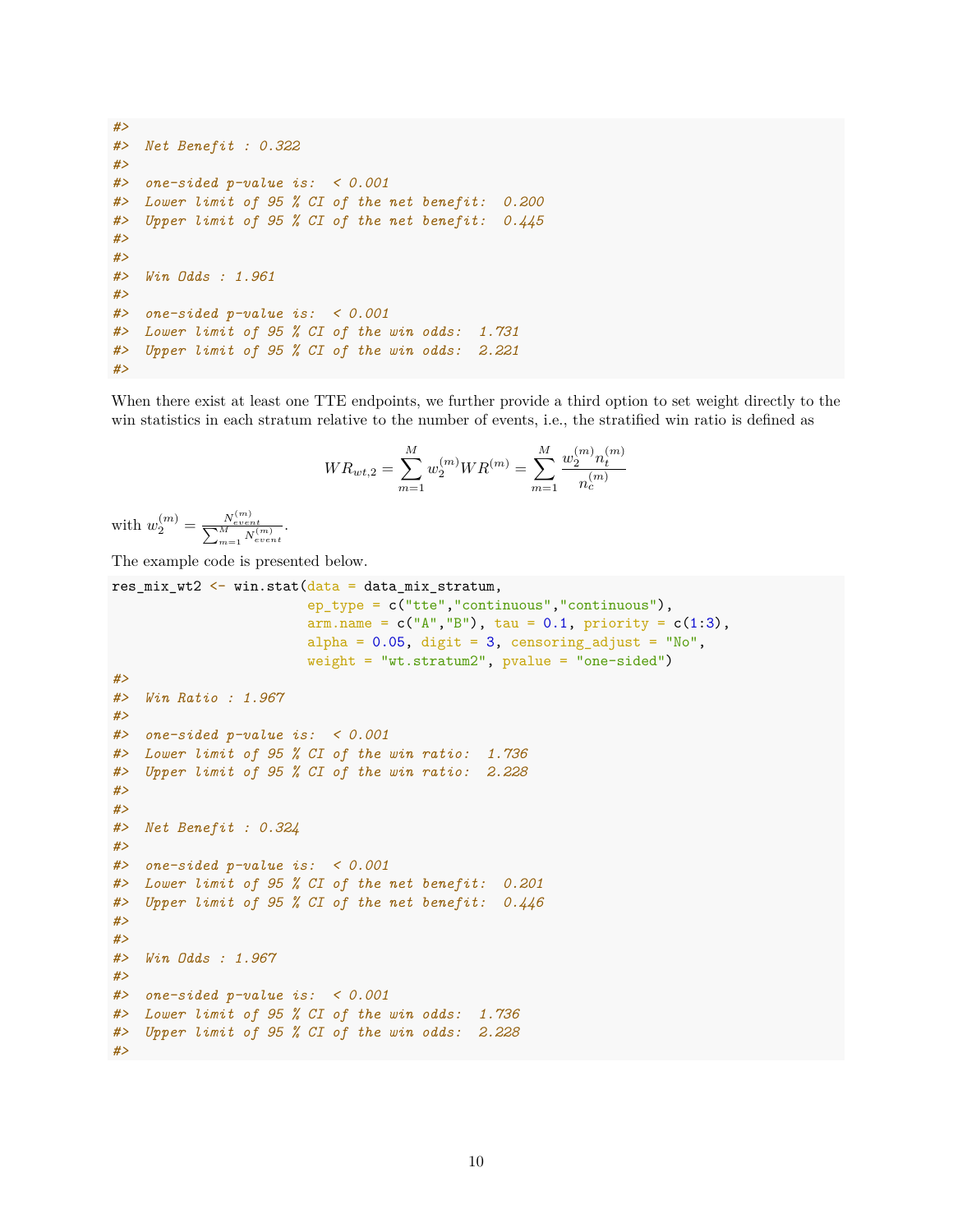### **Data simulation with the function sim.data**

In this section, we provide two examples to show how to use sim.data to simulate data. We provide two options. One is based on exponential distributions, the other simulates correlated endpoints using the existing R package copula. The accrual time is assumed to follow a certain distribution, for example, uniform distribution.

The first option focuses on generating two TTE endpoints *Y*<sup>1</sup> and *Y*<sup>2</sup> with the more important TTE endpoint *Y*<sup>2</sup> expected to occur later. Also, the two endpoints are in a semi-competing risk setting with *Y*<sup>2</sup> as the terminal endpoint (i.e.,  $Y_1$  cannot occur later than  $Y_2$ ). A real example for those two endpoints is the composite of progression  $(Y_1)$  and death  $(Y_2)$  in oncology clinical trials. If death is the event that happened first, then  $Y_1$  is censored by death; while the reverse is not true.

The example code is presented below.

```
#### Generate two TTE endpoints with the more important TTE endpoint expected to occur
#### later with exponential distributions.
sim.data tte \leq sim.data(n trt = 150, n con = 100, n ep = 2,
                         arm.name = c("A", "B"), ep_type = c("tte", "tte"),
                         cdist.rate = 0.5, sim_method = "tte_exponential",
                         rate_trt = c(0.3, 0.2), rate_con = c(0.5, 0.4),
                         max_accrual_time = 5)
win_stat_sim_tte \leq win.stat(data = sim.data_tte, ep_type = c("tte","tte"),
                             arm.name = c("A", "B"), digit = 3, priority = c(2,1))
#> This analysis is unstratified.
#>
#> Win Ratio : 1.893
#>
#> one-sided p-value is: 0.001
#> Lower limit of 95 % CI of the win ratio: 1.251
#> Upper limit of 95 % CI of the win ratio: 2.866
#>
#>
#> Net Benefit : 0.161
#>
#> one-sided p-value is: 0.002
#> Lower limit of 95 % CI of the net benefit: 0.053
#> Upper limit of 95 % CI of the net benefit: 0.269
#>
#>
#> Win Odds : 1.383
#>
#> one-sided p-value is: 0.002
#> Lower limit of 95 % CI of the win odds: 1.115
#> Upper limit of 95 % CI of the win odds: 1.717
#>
```
The second option is to generate the data with the R package copula. This option works for any number of endpoints and is able to simulate the correlation between the endpoints, however there will not be competing risk among the simulated endpoints.

The below is an example with three endpoints, noted as *Y*1, *Y*2, and *Y*3, with endpoint type as TTE, TTE and continuous. For both the treatment group and the control group, the correlation coefficients  $cor(Y_1, Y_2)$ ,  $cor(Y_1, Y_3)$  and  $cor(Y_2, Y_3)$  are 0.9, 0.8 and 0.95, respectively. For each treatment group, the marginal distribution for *Y*1, *Y*2, and *Y*<sup>3</sup> are Gamma, Beta and Student t specified as a vector in "margins\_trt"/"margins\_con". The parameters are specified as a list corresponding to the marginal distributions in "paramMargins\_trt" or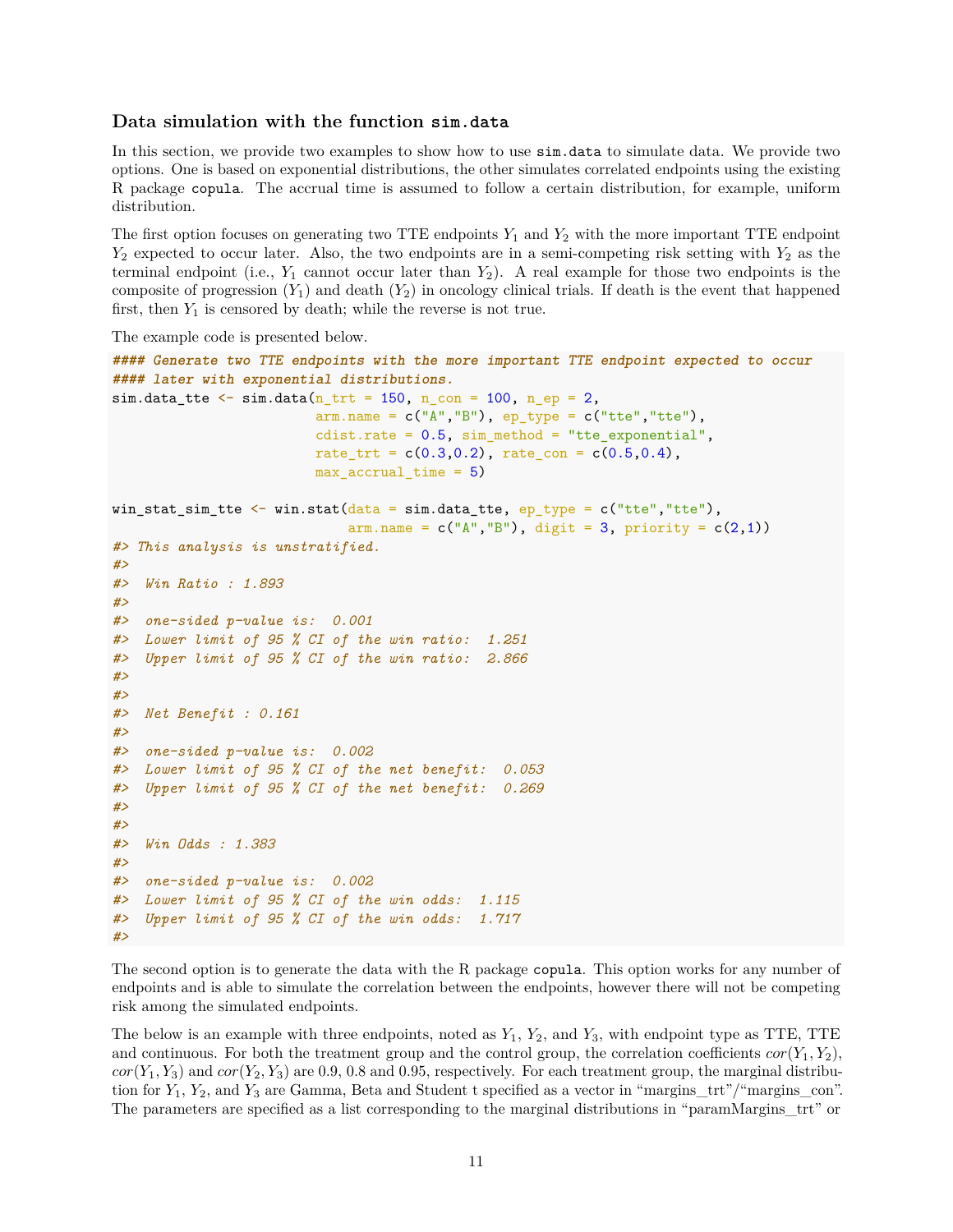"paramMargins\_con".

The example code is presented below.

```
sim.data \leq sim.data(n_{\text{at}} = 150, n_{\text{con}} = 100, n_{\text{e}} = 3, arm.name = c("A","B"),
                     ep_type = c("tte","tte","continuous"),
                     cdist.rate = 0.5, sim\_method = "copula",copula_trt=copula::normalCopula(param=c(0.9,0.8,0.95), dim = 3,dispstr = "un"),
                     margins_trt=c("gamma", "beta", "t"),
                     paramMargins_trt=list(list(shape=2, scale=1),
                                           list(shape1=2, shape2=2), list(df=5)),copula\_con=copula::normalCopula(param=c(0.9,0.8,0.95), dim = 3,dispstr = "un"),
                     margins_con=c("gamma", "beta", "t"),
                     paramMargins_con=list(list(shape=1, scale=1),
                                           list(shape1=1, shape2=2), list(df=2)),max_accrual_time = 5)
win_stat \leq win.stat(data = sim.data, ep_type = c("tte","tte","continuous"),
                     arm.name = c("A", "B"), digit = 3, priority = c(1,2,3))
#> This analysis is unstratified.
#>
#> Win Ratio : 2.333
#>
#> one-sided p-value is: < 0.001
#> Lower limit of 95 % CI of the win ratio: 1.671
#> Upper limit of 95 % CI of the win ratio: 3.256
#>
#>
#> Net Benefit : 0.400
#>
#> one-sided p-value is: < 0.001
#> Lower limit of 95 % CI of the net benefit: 0.233
#> Upper limit of 95 % CI of the net benefit: 0.567
#>
#>
#> Win Odds : 2.333
#>
#> one-sided p-value is: < 0.001
#> Lower limit of 95 % CI of the win odds: 1.671
#> Upper limit of 95 % CI of the win odds: 3.256
#>
```
# **Plot the Win Statistics/Win Proportions over Time**

Win statistics and win proportions are dependent on follow-up time (e.g., Oakes, 2016), and they can be graphically presented (Finkelstein and Schoenfeld, 2019). In this section, we show the usage of the two plot functions stat\_t.plot and partition\_t.plot for TTE endpoints only. The two functions are able to plot the win statistics of stated with its point-wise 95% confidence interval, as well as the win proportion in each treatment group over study time. If the study entry time for each individual is not provided in the dataset, then by default all the individuals are assumed to enter the study at the same time.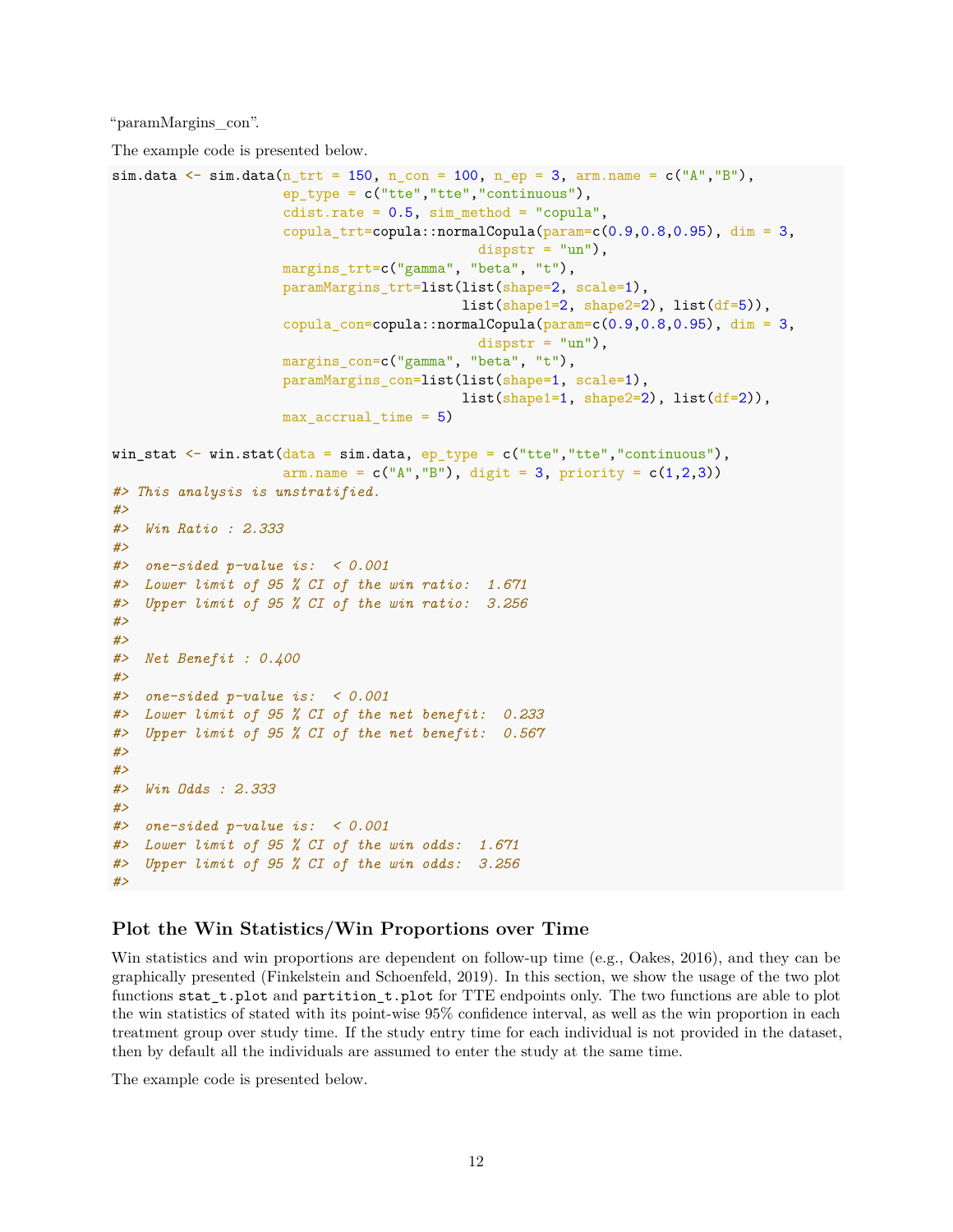```
#### An simulated example with three TTE endpoints.
data \le sim.data(n_trt = 200, n_con = 200, n_ep = 3, arm.name = c("A", "B"),
                 ep_type = "tte", cdist_rate = 1, sim</u>, method = "copula",copula_trt=copula::normalCopula(param=c(0.9,0.8,0.95), dim = 3,
                                         dispstr = "un"),
                 margins_trt=c("gamma", "beta", "gamma"),
                 paramMargins_trt=list(list(shape=2, scale=2),
                                       list(shape1=2, shape2=2),
                                       list(shape=2, scale=3)),
                 copula_con=copula::normalCopula(param=c(0.9,0.8,0.95), dim = 3,
                                         dispstr = "un"),
                 margins_con=c("gamma", "beta", "gamma"),
                 paramMargins_con=list(list(shape=2, scale=1),
                                       list(shape1=2, shape2=1),
                                       list(shape=2, scale=2)),
                 max_accrual_time = 5)
#> [1] "The outcome type for all the endpoints: tte"
stat_t.plot(data, arm.name = c("A", "B"), priority = c(3,2,1),
```

```
Ctime = seq(2,8,0.2), plotTimeUnit = "years",
statistic = "WR", tau = 0, plot_CII = TRUE)
```

```
#> This analysis is unstratified.
```


```
#> 2 2.2 0.6500593 0.3783346 1.116940
```
#>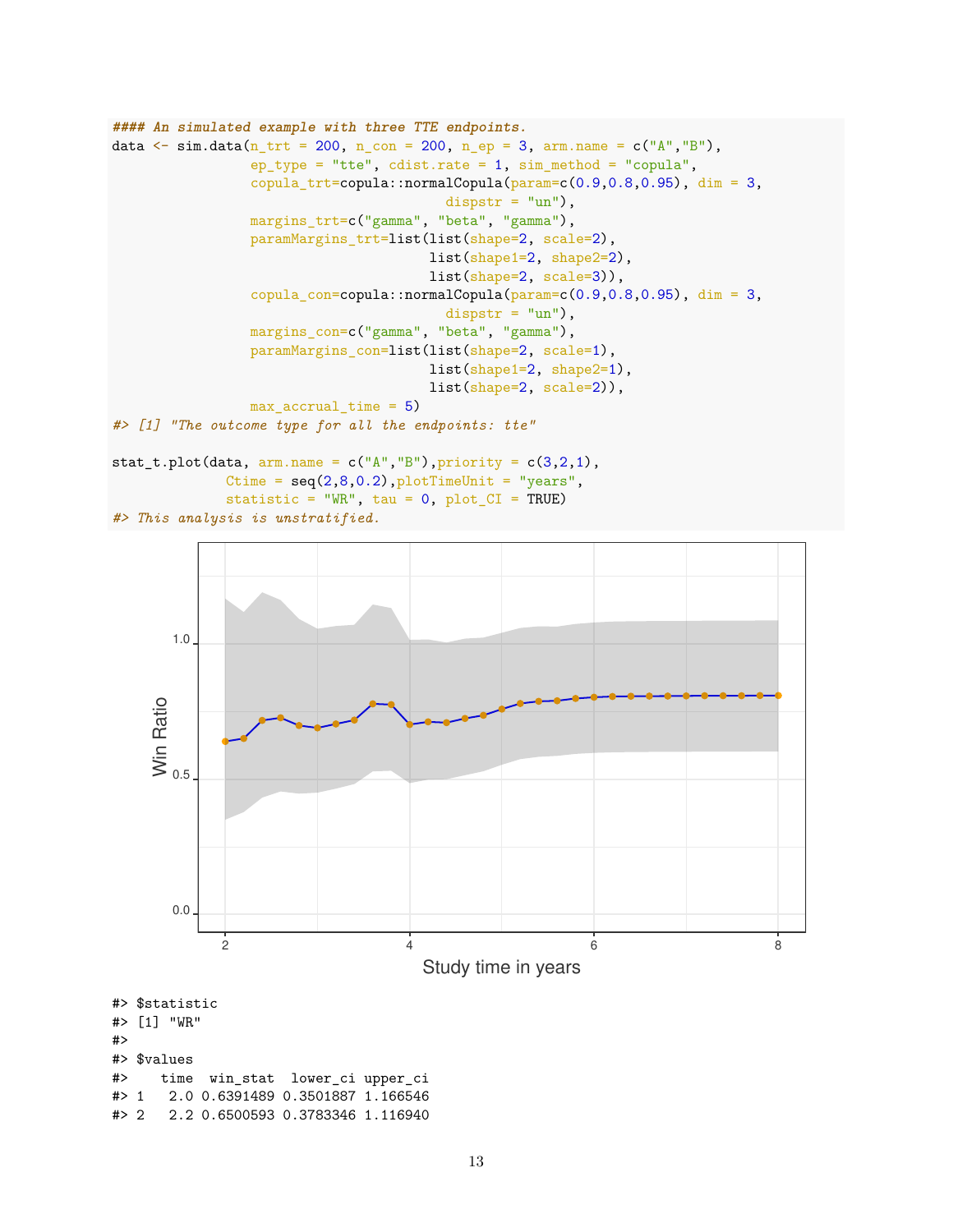#> 3 2.4 0.7167798 0.4317604 1.189950 #> 4 2.6 0.7264924 0.4544961 1.161267 #> 5 2.8 0.6979066 0.4463499 1.091237 #> 6 3.0 0.6891560 0.4500785 1.055229 #> 7 3.2 0.7037225 0.4648179 1.065418 #> 8 3.4 0.7179833 0.4817856 1.069978 #> 9 3.6 0.7780083 0.5287173 1.144840 #> 10 3.8 0.7751268 0.5309108 1.131681 #> 11 4.0 0.7015848 0.4852616 1.014342 #> 12 4.2 0.7115139 0.4983674 1.015821 #> 13 4.4 0.7085259 0.4997771 1.004466 #> 14 4.6 0.7240062 0.5144887 1.018847 #> 15 4.8 0.7356322 0.5291556 1.022676 #> 16 5.0 0.7585466 0.5530718 1.040358 #> 17 5.2 0.7792752 0.5738776 1.058187 #> 18 5.4 0.7872996 0.5823905 1.064304 #> 19 5.6 0.7893421 0.5859536 1.063328 #> 20 5.8 0.7978184 0.5931881 1.073039 #> 21 6.0 0.8024024 0.5969874 1.078498 #> 22 6.2 0.8050622 0.5990741 1.081878 #> 23 6.4 0.8061084 0.5999812 1.083052 #> 24 6.6 0.8065872 0.6004244 1.083538 #> 25 6.8 0.8067061 0.6005489 1.083633 #> 26 7.0 0.8072372 0.6010138 1.084221 #> 27 7.2 0.8079595 0.6016086 1.085088 #> 28 7.4 0.8079595 0.6016086 1.085088 #> 29 7.6 0.8079595 0.6016086 1.085088 #> 30 7.8 0.8086986 0.6022261 1.085960 #> 31 8.0 0.8086986 0.6022261 1.085960

partition\_t.plot(data, Ctime =  $c(seq(0,9,0.5),seq(9.1,11,0.1))$ , arm.name =  $c("A", "B")$ , priority =  $c(3,2,1)$ , tau = 0, plotTimeUnit = "years", trt\_group = "trt")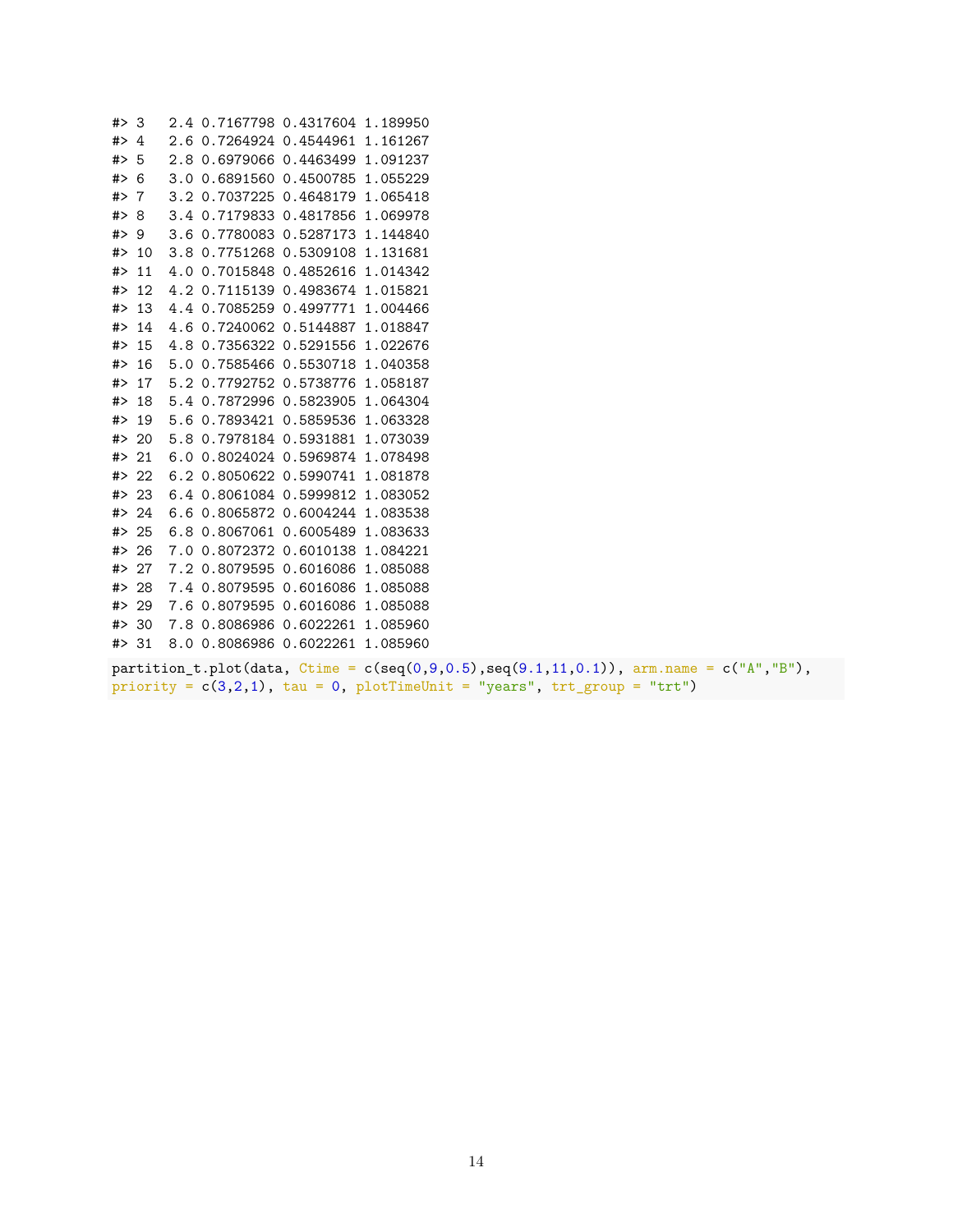

The win proportion for the treatment group

#> \$win\_trt\_t

| #>    |                | time        | endpoint1 | endpoint2 | endpoint3 |
|-------|----------------|-------------|-----------|-----------|-----------|
| #>    | 1              | 0.0         | 0.000000  | 0.000000  | 0.000000  |
| #>    | $\overline{2}$ | 0.5         | 0.000000  | 0.000000  | 0.000000  |
| # $>$ | 3              | 1.0         | 0.000025  | 0.001625  | 0.000375  |
| # $>$ | 4              | 1.5         | 0.000325  | 0.006625  | 0.001625  |
| # $>$ | 5              | 2.0         | 0.001525  | 0.014625  | 0.002625  |
| # $>$ | 6              | 2.5         | 0.004100  | 0.027125  | 0.010750  |
| # $>$ | 7              | 3.0         | 0.008250  | 0.040075  | 0.014750  |
| # $>$ | 8              | 3.5         | 0.013950  | 0.055500  | 0.016100  |
| # $>$ | 9              | 4.0         | 0.017775  | 0.067875  | 0.025025  |
| # $>$ | 10             | 4.5         | 0.024300  | 0.087000  | 0.031725  |
| # $>$ | 11             | 5.0         | 0.031225  | 0.120375  | 0.042550  |
| # $>$ | 12             | 5.5         | 0.035875  | 0.144450  | 0.045775  |
| # $>$ | 13             | 6.0         | 0.041750  | 0.145450  | 0.046600  |
| # $>$ | 14             | 6.5         | 0.042475  | 0.144550  | 0.048000  |
| # $>$ | 15             | 7.0         | 0.042800  | 0.144525  | 0.048025  |
| # $>$ | 16             | 7.5         | 0.042750  | 0.144450  | 0.048300  |
| # $>$ | 17             | 8.0         | 0.042750  | 0.144425  | 0.048500  |
| # $>$ | 18             | 8.5         | 0.042750  | 0.144425  | 0.048500  |
| # $>$ |                |             |           |           |           |
| # $>$ |                | \$win_con_t |           |           |           |
| # $>$ |                | time        | endpoint1 | endpoint2 | endpoint3 |
| # $>$ | $\mathbf{1}$   | 0.0         | 0.000000  | 0.000000  | 0.000000  |
| # $>$ | 2              | 0.5         | 0.000000  | 0.000125  | 0.000000  |
| # $>$ | 3              | 1.0         | 0.000000  | 0.004925  | 0.000000  |
| # $>$ | 4              | 1.5         | 0.000000  | 0.017650  | 0.000000  |
| # $>$ | 5              | 2.0         | 0.000000  | 0.029375  | 0.000000  |
| # $>$ | 6              | 2.5         | 0.000575  | 0.057075  | 0.000150  |
| # $>$ | 7              | 3.0         | 0.000925  | 0.090300  | 0.000300  |
|       |                |             |           |           |           |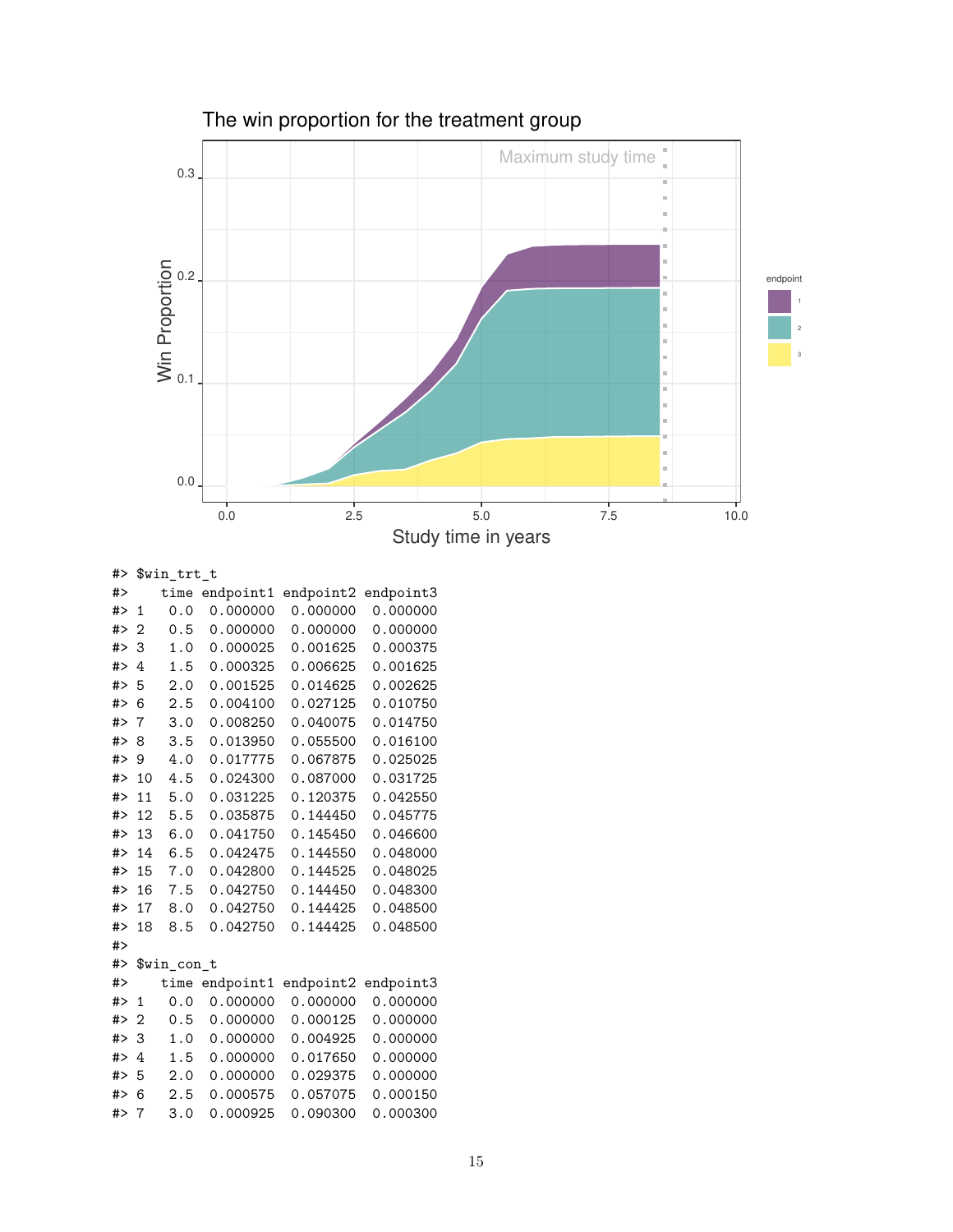```
#> 8 3.5 0.001375 0.113375 0.000375
#> 9 4.0 0.001975 0.155200 0.000575
#> 10 4.5 0.002525 0.200900 0.000675
#> 11 5.0 0.002925 0.250850 0.002175
#> 12 5.5 0.005475 0.280350 0.003225
#> 13 6.0 0.005800 0.281950 0.003625
#> 14 6.5 0.005850 0.281650 0.003950
#> 15 7.0 0.005900 0.281475 0.004175
#> 16 7.5 0.005900 0.281350 0.004225
#> 17 8.0 0.005900 0.281300 0.004225
#> 18 8.5 0.005900 0.281300 0.004225
#>
#> $win_tie_t
#> time proportion of ties
#> 1 0.0 1.000000
#> 2 0.5 0.999875
#> 3 1.0 0.993050
#> 4 1.5 0.973775
#> 5 2.0 0.951850
#> 6 2.5 0.900225
#> 7 3.0 0.845400
#> 8 3.5 0.799325
#> 9 4.0 0.731575
#> 10 4.5 0.652875
#> 11 5.0 0.549900
#> 12 5.5 0.484850
#> 13 6.0 0.474825
#> 14 6.5 0.473525
#> 15 7.0 0.473100
#> 16 7.5 0.473025
#> 17 8.0 0.472900
#> 18 8.5 0.472900
#>
#> $max_study_time
#> [1] 8.608721
```
# **Acknowledgement**

• Dr. Gaohong Dong for reviewing the vignette and providing constructive comments.

# **Reference**

- Finkelstein, D.M. and Schoenfeld, D.A., 1999. Combining mortality and longitudinal measures in clinical trials. Statistics in medicine, 18(11), pp.1341-1354.
- Buyse, M., 2010. Generalized pairwise comparisons of prioritized outcomes in the two-sample problem. Statistics in medicine, 29(30), pp.3245-3257.
- Pocock, S.J., Ariti, C.A., Collier, T.J. and Wang, D., 2012. The win ratio: a new approach to the analysis of composite endpoints in clinical trials based on clinical priorities. European heart journal, 33(2), pp.176-182.
- Luo, X., Tian, H., Mohanty, S. and Tsai, W.Y., 2015. An alternative approach to confidence interval estimation for the win ratio statistic. Biometrics, 71(1), pp.139-145.
- Bebu, I. and Lachin, J.M., 2016. Large sample inference for a win ratio analysis of a composite outcome